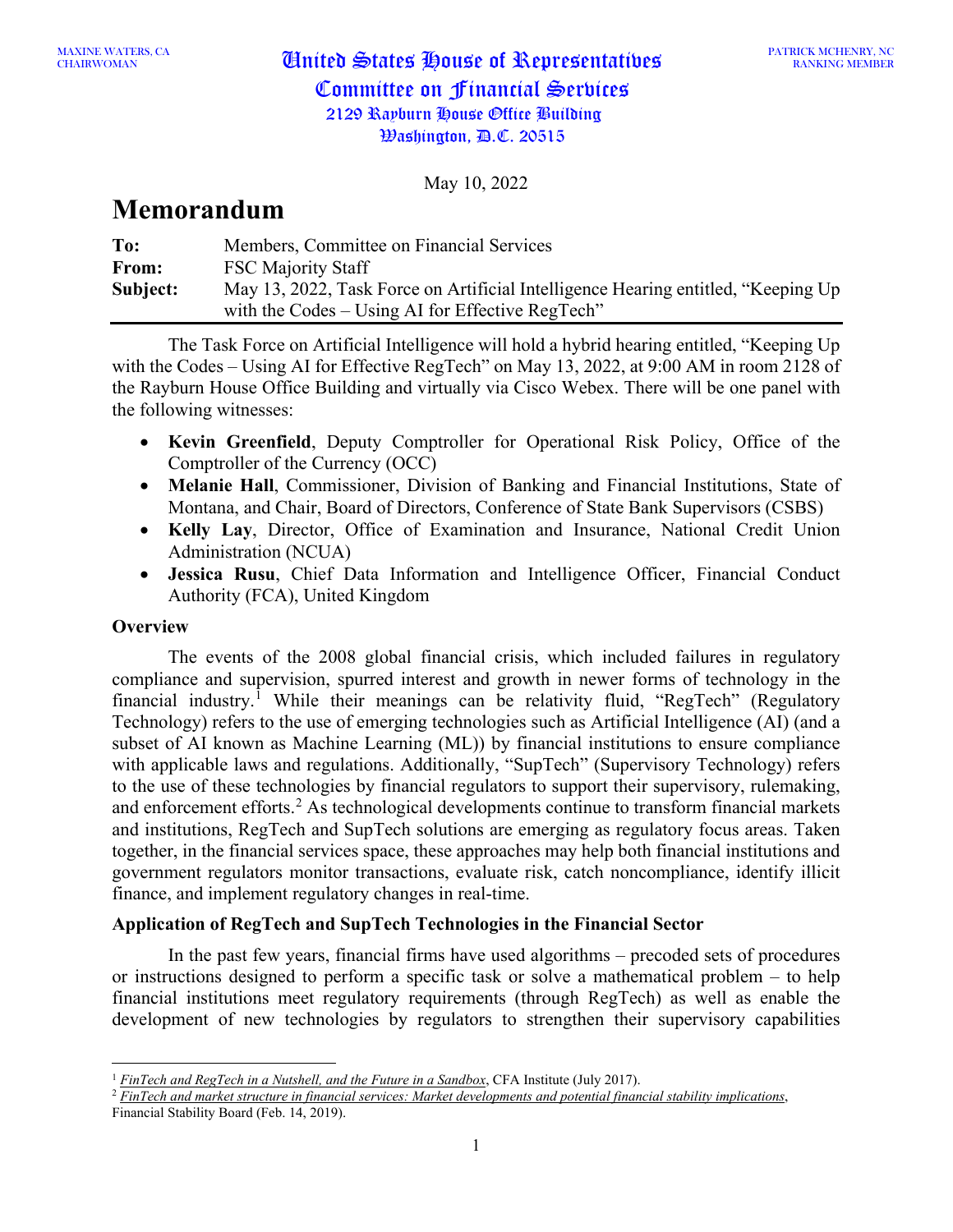(through SupTech). [3](#page-1-0) Technologies such as AI (including ML), cloud-based services, and application programming interfaces (APIs) have enabled the growth of RegTech and SupTech to improve supervisory processes while ensuring compliance with regulatory requirements. [4](#page-1-1) AI vendors project that the use of RegTech programs and AI will continue to grow significantly over the next few years. Globally, the RegTech market is anticipated to reach \$55.28 billion by 2025, with a compound annual growth rate of [5](#page-1-2)2.8%, according to some AI industry estimates.<sup>5</sup>

The use of AI and related emerging technologies can offer a broad range of benefits for both financial institutions and regulators. For regulated financial institutions, such as banks and credit unions, RegTech can "improve compliance outcomes, enhance risk management capabilities, and generate new insights into the business for improved decision-making."[6](#page-1-3) At the same time, SupTech may provide regulators with "improved oversight, surveillance and analytical capabilities, and generate real-time indicators of risk to support judgement-based supervision and policymaking."[7](#page-1-4) In both contexts, proponents of AI have pointed to the improvement in the speed of data analysis and the ability to synthesize large datasets that would otherwise be too cumbersome to effectively digest through traditional means.<sup>[8](#page-1-5)</sup>

However, as AI programs have grown in popularity, so have concerns about potential adverse outcomes arising from their use. Algorithmic bias, explainability, and transparency are major areas of concern surrounding the potential adoption of this new technology. Some policymakers have expressed concerns that the use of AI technologies could result in financial market instability or discrimination against protected groups.<sup>[9](#page-1-6)</sup> For example, outputs from AI algorithms may exhibit algorithmic bias, wherein biases associated with the underlying data used by AI algorithms (such as in automated lending decisions or anti-money laundering screening programs) may unfairly disadvantage people of color or women.<sup>[10](#page-1-7)</sup> Together, these multiple issues have created ongoing challenges and related costs for both financial institutions and government regulators.

#### **National Security, Illicit Finance, and Securities Applications**

RegTech and SupTech solutions are used as tools in anti-money laundering (AML)/countering the financing of terrorism (CFT), fraud detection, cybersecurity, fortification of financial institutions' required risk-based approach, and strengthening oversight. Currently, these areas of risk management and compliance in financial firms are heavily dependent on analyzing data and predicting how wrongdoing or other risks may occur. In the AML/CFT compliance arena – a domain in which RegTech is nearly ubiquitous – regulators have

<span id="page-1-4"></span> $\overline{7}$  *Id.* 

<span id="page-1-0"></span><sup>3</sup> *Id.*; *see also [Fintech: Overview of Innovative Financial Technology and Selected Policy Issues](https://www.everycrsreport.com/files/20200428_R46332_dcd8c91752b0b495f09a19118d49f4e9eca7cd7f.pdf)*, Congressional Research Service (CRS) (Apr. 28, 2020).

<span id="page-1-1"></span><sup>&</sup>lt;sup>4</sup> The Use of Supervisory and Regulatory Technology by Authorities and Regulated Institutions: Market Developments and *[Financial Stability Implications](https://www.fsb.org/2020/10/the-use-of-supervisory-and-regulatory-technology-by-authorities-and-regulated-institutions-market-developments-and-financial-stability-implications/)*, Financial Stability Board (Oct. 9, 2020).

<sup>5</sup> *RegTech [Market Size Worth \\$55.28 Billion by 2025](https://www.bloomberg.com/press-releases/2019-08-14/regtech-market-size-worth-55-28-billion-by-2025-cagr-52-8-grand-view-research-inc)*, Bloomberg (Aug. 14, 2019).

<span id="page-1-3"></span><span id="page-1-2"></span><sup>6</sup> *[The Use of Supervisory and Regulatory Technology by Authorities and Regulated Institutions: Market Developments and](https://www.fsb.org/2020/10/the-use-of-supervisory-and-regulatory-technology-by-authorities-and-regulated-institutions-market-developments-and-financial-stability-implications/)  [Financial Stability Implications](https://www.fsb.org/2020/10/the-use-of-supervisory-and-regulatory-technology-by-authorities-and-regulated-institutions-market-developments-and-financial-stability-implications/)*, Financial Stability Board (Oct. 9, 2020).

<span id="page-1-5"></span><sup>8</sup> *[Innovative technology in financial supervision](https://www.bis.org/fsi/publ/insights9.pdf) (suptech) – the experience of early users*, Bank for International Settlements (July 2018).

<span id="page-1-6"></span><sup>9</sup> *[FinTech and market structure in financial services: Market developments and potential financial stability implications](https://www.fsb.org/2019/02/fintech-and-market-structure-in-financial-services-market-developments-and-potential-financial-stability-implications/)*, Financial Stability Board (Feb. 14, 2019).

<span id="page-1-7"></span><sup>&</sup>lt;sup>10</sup> See House Committee on Financial Services, *Equitable Algorithms: How Human-Centered AI can Address Systemic Racism [and Racial Justice in Housing and Financial Services](https://financialservices.house.gov/events/eventsingle.aspx?EventID=407749)* (May 7, 2021); *see also [Letter from Chairwoman Waters and](https://financialservices.house.gov/news/documentsingle.aspx?DocumentID=408850)  [Representative Foster Urging Regulators to Ensure Algorithmic Bias Does Not Occur in](https://financialservices.house.gov/news/documentsingle.aspx?DocumentID=408850) Emerging Technology* (Nov. 29, 2021).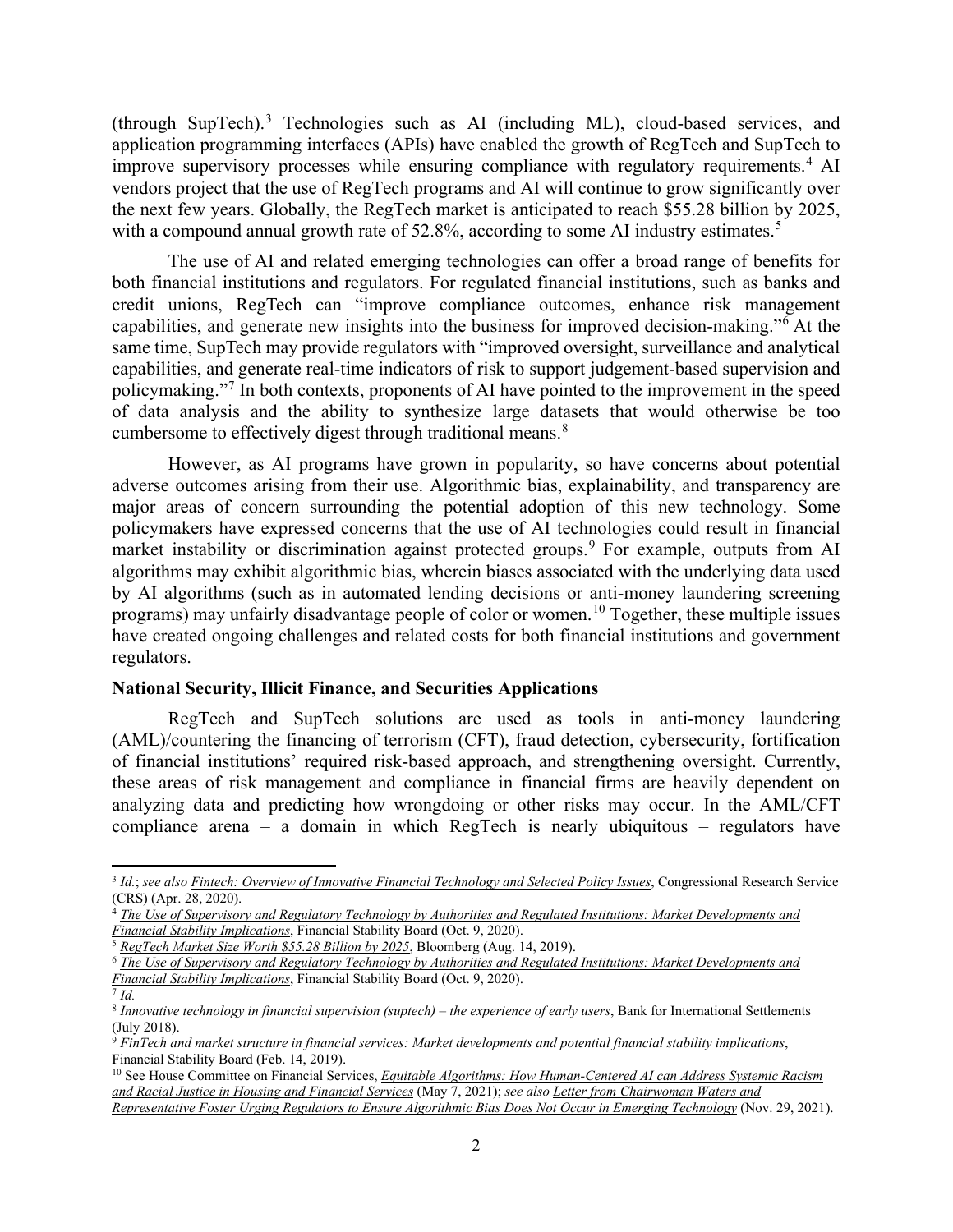acknowledged that "private sector innovation, including new ways of using existing tools or adopting new technologies, can help banks identify and report money laundering, terrorist financing, and other illicit financial activity by enhancing the effectiveness and efficiency of banks' AML compliance programs."<sup>[11](#page-2-0)</sup> A 2018 study assessing financial firms' adoption of RegTech found that financial crime risk management professionals had the broadest adoption of RegTech, with approximately 74% using RegTech tools for anti-fraud and AML activities.<sup>[12](#page-2-1)</sup>

This wide use of RegTech tools was recognized in passage of the Anti-Money Laundering Act of 2020, the first major reform of the Bank Secrecy Act (BSA) since 2001.<sup>[13](#page-2-2)</sup> Relevant provisions include a requirement that the Financial Crimes Enforcement Network (FinCEN) to "establish streamlined, including automated, processes" for the filing of "noncomplex" BSA reports, reducing burdens of reporting while maintaining or improving the usefulness of the reports.<sup>[14](#page-2-3)</sup> Other sections explore no-action letters for BSA-related issues, <sup>[15](#page-2-4)</sup> often used for the development of new technology, and require a rulemaking on technology testing methods, including clarity on when financial institutions can turn off outdated RegTech in favor of newer options.[16](#page-2-5) The law also establishes Innovation Officers at each of the Federal Financial Regulators to "provide technical assistance or guidance relating to the implementation of responsible innovation and new technology by financial institutions"[17](#page-2-6) and creates a subcommittee on Innovation and Technology for Treasury's Bank Secrecy Act Advisory Group (BSAAG).<sup>[18](#page-2-7)</sup>

In the realm of capital markets, RegTech and SupTech can be employed in a range of securities-related issues, including utilizing AI to conduct real-time surveillance of trades and personnel, studying data in publicly available securities disclosures, and facilitating accurate and transparent customer identification and customer identifiers utilized.<sup>[19](#page-2-8)</sup> Additionally, regulators may use machine learning and predictive algorithms to conduct risk management, promote better data quality and standardization, oversee customer data privacy and protection, and improve securities disclosures for investors.<sup>[20](#page-2-9)</sup> An important addition to the regulatory toolbox has been the Consolidated Audit Trail  $(CAT)$ .<sup>[21](#page-2-10)</sup> The CAT houses trading data from exchanges and broker-dealers.<sup>[22](#page-2-11)</sup> Both the Securities and Exchange Commission and the industries' self-regulatory organizations could potentially utilize various data analytical tools, including use of AI, to detect and deter market practices that risk harming investors.<sup>[23](#page-2-12)</sup>

#### **Notable Supervisory Developments from Regulators**

Supervisory authorities and regulated entities have increasingly discussed the possible use of RegTech and SupTech technologies to "improve surveillance, reduce manual processes and

<span id="page-2-0"></span><sup>11</sup> Federal Financial Regulators*, Joint Statement on Innovative Efforts to Combat Money Laundering and Terrorist Financing*, (Dec. 3, 2018). 12 *AI in RegTech: a quiet upheaval: How advanced technologies are changing the way that financial risk, financial crime risk* 

<span id="page-2-1"></span>*and GRC are managed*, Chartis Research and IBM (2018).

<span id="page-2-2"></span><sup>13</sup> H.R.6395, 116th Cong. (2021) (*see* Division F–Anti-Money Laundering (Sec. 6001-6511)).

<span id="page-2-3"></span><sup>&</sup>lt;sup>14</sup> *Id.* at Sec. 6202: Additional considerations for suspicious activity reporting requirements.

<span id="page-2-4"></span><sup>&</sup>lt;sup>15</sup> *Id.* at Sec. 6305: Assessment of Bank Secrecy Act no-action letters.

<span id="page-2-5"></span><sup>&</sup>lt;sup>16</sup> *Id.* at Sec. 6209: Testing methods rulemaking.

<span id="page-2-7"></span><span id="page-2-6"></span><sup>&</sup>lt;sup>17</sup> *Id.* at Sec. 6208: Establishment of Bank Secrecy Act Innovation Officers.

<sup>&</sup>lt;sup>18</sup> *Id.* at Sec. 6207: Subcommittee on Innovation And Technology.

<span id="page-2-8"></span><sup>19</sup> *Technology Based Innovations for Regulatory Compliance ("RegTech") in the Securities Industry*, Financial Industry Regulatory Authority (Sept. 2018).

<span id="page-2-9"></span><sup>20</sup> *Id.*

<span id="page-2-10"></span><sup>&</sup>lt;sup>21</sup> Consolidated Audit Trail (CAT), Securities Industry and Financial Markets Association (accessed Mar. 23, 2022).

<span id="page-2-11"></span><sup>22</sup> *PRIMER: the Consolidated Audit Trail*, International Financial Law Review (July 1, 2020).

<span id="page-2-12"></span><sup>&</sup>lt;sup>23</sup> Rule 613 (Consolidated Audit Trail), U.S. Securities Exchange Commission (accessed Mar. 23, 2022).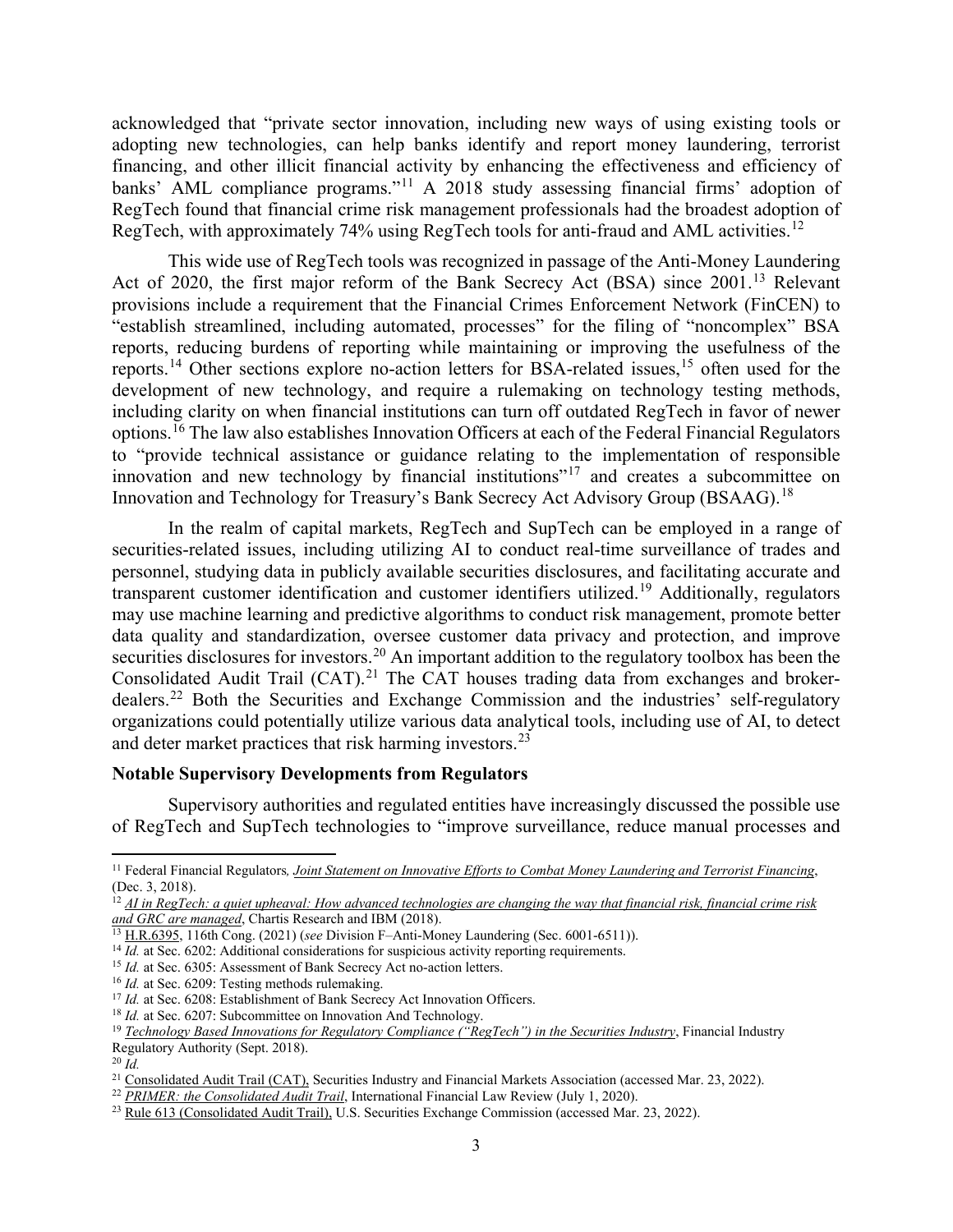make more effective use of data."[24](#page-3-0) For instance, in a 2016 speech, Federal Reserve Board Governor Lael Brainard made one of the first references to RegTech by a Fed official, mentioning the "growing fintech segment called RegTech that aims to help banks achieve regulatory compliance more effectively."<sup>[25](#page-3-1)</sup> The Consumer Financial Protection Bureau (CFPB) has also addressed RegTech in several ways, including through its innovation office, participation in multiregulator requests for information, providing guidance and amending its formal supervisory process, and utilizing technological innovations that reduce time and errors in its interaction with banks.<sup>[26](#page-3-2)</sup> Recently, the CFPB publicly outlined options being considered to ensure that computer models used to help determine home valuations are accurate and fair.<sup>[27](#page-3-3)</sup> Additionally, in June 2021, the Federal Deposit Insurance Corporation (FDIC) hosted a webinar on the ethics of AI and ML to discuss policy and consumer issues associated with algorithmic bias, among other things.<sup>[28](#page-3-4)</sup>

There have also been recent interagency efforts to assess the possible effects of AI used by financial institutions. For instance, in March 2021, financial regulators that are part of the Federal Financial Institutions Examination Council (FFIEC)<sup>[29](#page-3-5)</sup> issued a request for information (RFI) on the use of AI by financial institutions in their provision of services to customers and related purposes.<sup>[30](#page-3-6)</sup> The RFI asked for comments on appropriate governance, risk management, and controls over AI, and any challenges in developing, adopting, and managing AI.<sup>[31](#page-3-7)</sup> The RFI also investigated whether clarification from federal agencies would be helpful to financial institutions in their use of AI in a safe and sound manner, and in compliance with applicable laws and regulations, including those related to consumer protection.

In February 2021, the Treasury Department hosted the U.S. Financial Sector Innovation Policy Roundtable, bringing together policymakers, regulators, and the private sector experts to discuss how innovations like "interoperable, privacy-preserving digital identity solutions, and more effective anti-money laundering and anti-fraud mechanisms, can provide value to financial services companies and their customers by eliminating redundancies, reducing costs, combating illicit use, and promoting financial inclusion in an increasingly digital world."[32](#page-3-8) During the event, participants emphasized the role of international organizations and collaborative events such as Innovation Hubs and Tech Sprints to support Fintech, RegTech, and SupTech initiatives.<sup>[33](#page-3-9)</sup>

<span id="page-3-0"></span><sup>24</sup> *FinTech and market structure in financial services: Market developments and potential financial stability implications*, Financial Stability Board (Feb. 14, 2019).

<span id="page-3-1"></span><sup>25</sup> *Speech by Dr. Lael Brainard: The opportunities and challenges of fintech*, Board of Governors of the Federal Reserve System (Dec. 2, 2016).

<span id="page-3-2"></span><sup>26</sup> *Innovation at the Bureau*, Consumer Financial Protection Bureau (CFPB) (accessed Mar. 17, 2022); see also *CFPB Announces Tech Sprints To Empower Consumers, Reduce Regulatory Burden*, CFPB (June 29, 2020).

<sup>27</sup> *Consumer Financial Protection Bureau Outlines Options To Prevent Algorithmic Bias In Home Valuations*, CFPB (Feb. 23,

<span id="page-3-3"></span><sup>2022)</sup> *see also Fintech: Overview of Innovative Financial Technology and Selected Policy Issues*, CRS (Apr. 28, 2020).

<span id="page-3-4"></span><sup>&</sup>lt;sup>28</sup> WEBINAR 3: Ethics of Artificial Intelligence and Machine Learning, Federal Deposit Insurance Corporation (June 17, 2021).<br><sup>29</sup> Members of FFIEC include the Federal Reserve, Consumer Financial Protection Bureau, Feder

<span id="page-3-5"></span>Corporation, National Credit Union Administration, and the Office of the Comptroller of the Currency.

<span id="page-3-6"></span><sup>&</sup>lt;sup>30</sup> Request for Information and Comment on Financial Institutions' Use of Artificial Intelligence, Including Machine Learning, FFIEC, 86 FR 16837 (Mar. 31, 2021); *see also*, in 2017, the CFPB issued a prior RFI covering the use of alternative data in modeling techniques in the credit process – *see Request for Information Regarding Use of Alternative Data and Modeling Techniques in the Credit Process*, CFPB, 82 FR 11183 (Feb. 21, 2017).

<span id="page-3-7"></span><sup>31</sup> FFIEC, *Request for Information and Comment on Financial Institutions' Use of Artificial Intelligence, Including Machine Learning*, 86 FR 16837 (Mar. 31, 2021); *see also Letter from Chairwoman Waters and Representative Foster Urging Regulators to Ensure Algorithmic Bias Does Not Occur in Emerging Technology* (Nov. 29, 2021).

<span id="page-3-8"></span><sup>32</sup> *U.S. Treasury Department Holds Financial Sector Innovation Policy Roundtable*, U.S. Department of the Treasury (Feb. 10, 2021).

<span id="page-3-9"></span><sup>33</sup> *Id.*